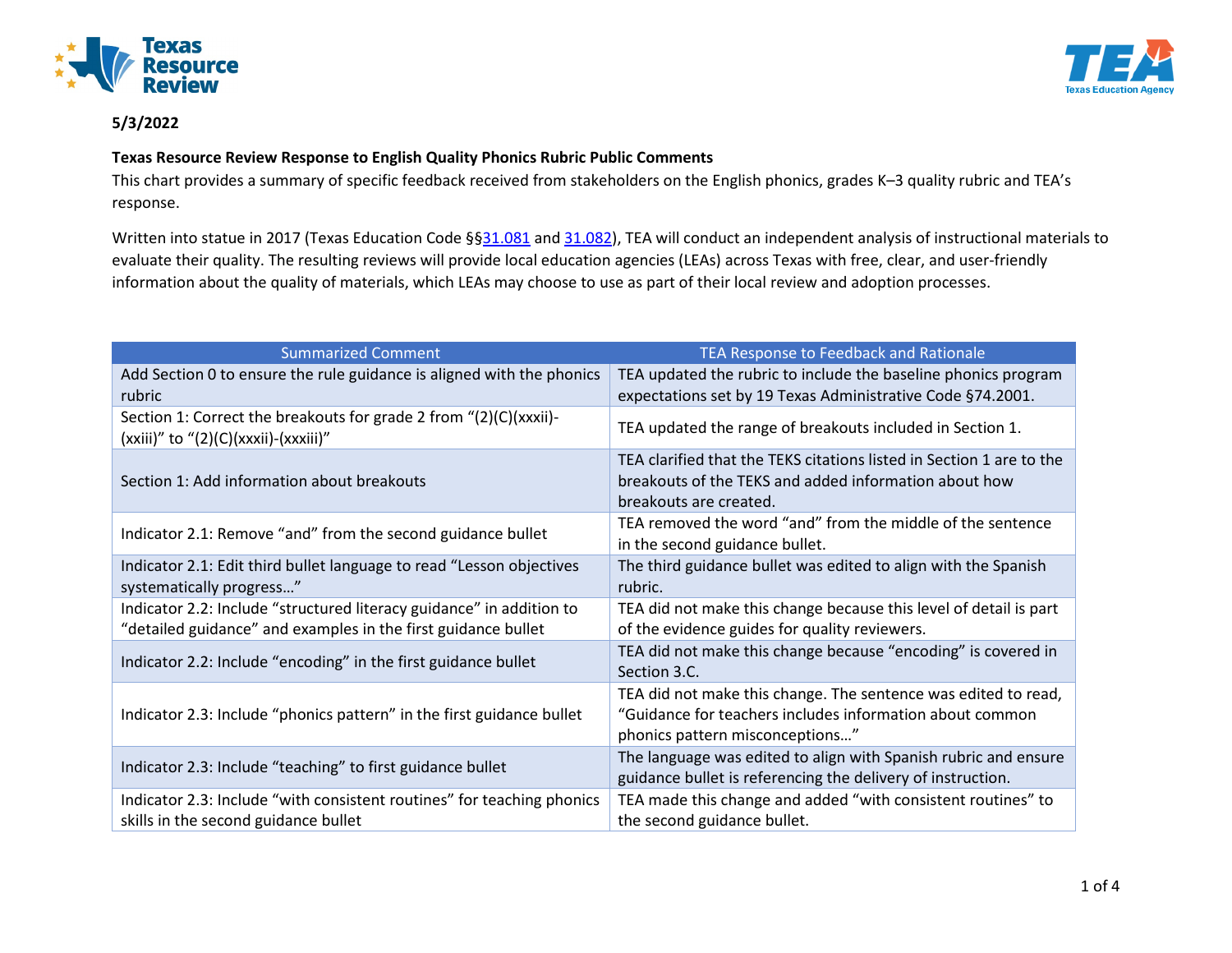



| <b>Summarized Comment</b>                                                                                                                                | TEA Response to Feedback and Rationale                                                                                                                                     |
|----------------------------------------------------------------------------------------------------------------------------------------------------------|----------------------------------------------------------------------------------------------------------------------------------------------------------------------------|
| Indicator 2.4: Include the use of leveled texts                                                                                                          | TEA did not make this change since the phonics rubric is not<br>evaluating leveled texts.                                                                                  |
| Section 3: Update the section information to ensure "ongoing<br>practice" opportunities for students                                                     | TEA made this change to ensure students have access to<br>content and lessons throughout the year and through ongoing<br>practices.                                        |
| Section 3. A: Change title from "Alphabet Knowledge" to "Alphabet"                                                                                       | TEA made this change to generalize the title to encompass both<br>knowledge and principles.                                                                                |
| Indicator 3.A.2: Include "decodable" to connected text in the third<br>guidance bullet                                                                   | The third guidance bullet was edited to read "decodable<br>connected text" to ensure decodable texts are referenced.                                                       |
| Indicator 3.A.2: Change "letters" to "graphemes"                                                                                                         | TEA did not make this change to maintain alignment with the<br>English language arts and reading TEKS.                                                                     |
| Indicator 3.B.1: Edit third guidance bullet to read "reinforce skills<br>(through cumulative review)"                                                    | The third guidance bullet was edited to align with the Spanish<br>rubric.                                                                                                  |
| Indicator 3.B.1: Edit the score for grade 1 from Yes/No to Not Scored                                                                                    | The score for grade 1 was removed since the specific<br>information is not included in the TEKS; however, review teams<br>will support districts with evidence collection. |
| Indicator 3.B.2: Edit fourth guidance bullet to read "reinforce skills<br>(through cumulative review)"                                                   | The fourth guidance bullet was edited to align with the Spanish<br>rubric.                                                                                                 |
| Indicator 3.C.1: Edit third guidance bullet to read "reinforce skills<br>(through cumulative review)"                                                    | The third guidance bullet was edited to align with the Spanish<br>rubric.                                                                                                  |
| Indicator 3.C.2: Edit third guidance bullet to read "reinforce skills<br>(through cumulative review)"                                                    | The third guidance bullet was edited to align with the Spanish<br>rubric.                                                                                                  |
| Indicator 3.C.1: Add "and resources" to the fourth guidance bullet                                                                                       | TEA added "and resources" to ensure students have a variety of<br>activities and resources to develop phonics skills.                                                      |
| Indicator 3.C.1: Include "decodable" to connected text in the fourth<br>guidance bullet.                                                                 | TEA added the word "decodable" to the fourth guidance bullet<br>to read "decodable connected text."                                                                        |
| Indicator 3.C.2: Add "and resources" to the fourth guidance bullet                                                                                       | TEA added "and resources" to ensure students have a variety of<br>activities and resources to develop phonics skills.                                                      |
| Indicator 3.C.2: Include preferred strategy and heart word parts in<br>irregular high-frequency words.                                                   | TEA did not make this change. "Heart words" are not mentioned<br>as a specific strategy to certain curriculums.                                                            |
| Indicator 3.C.3: Edit second guidance bullet to read "applying<br>knowledge of syllable types and syllable division principles" and<br>remove "identify" | TEA made this change to align with the English language arts<br>and reading TEKS and the Spanish rubric.                                                                   |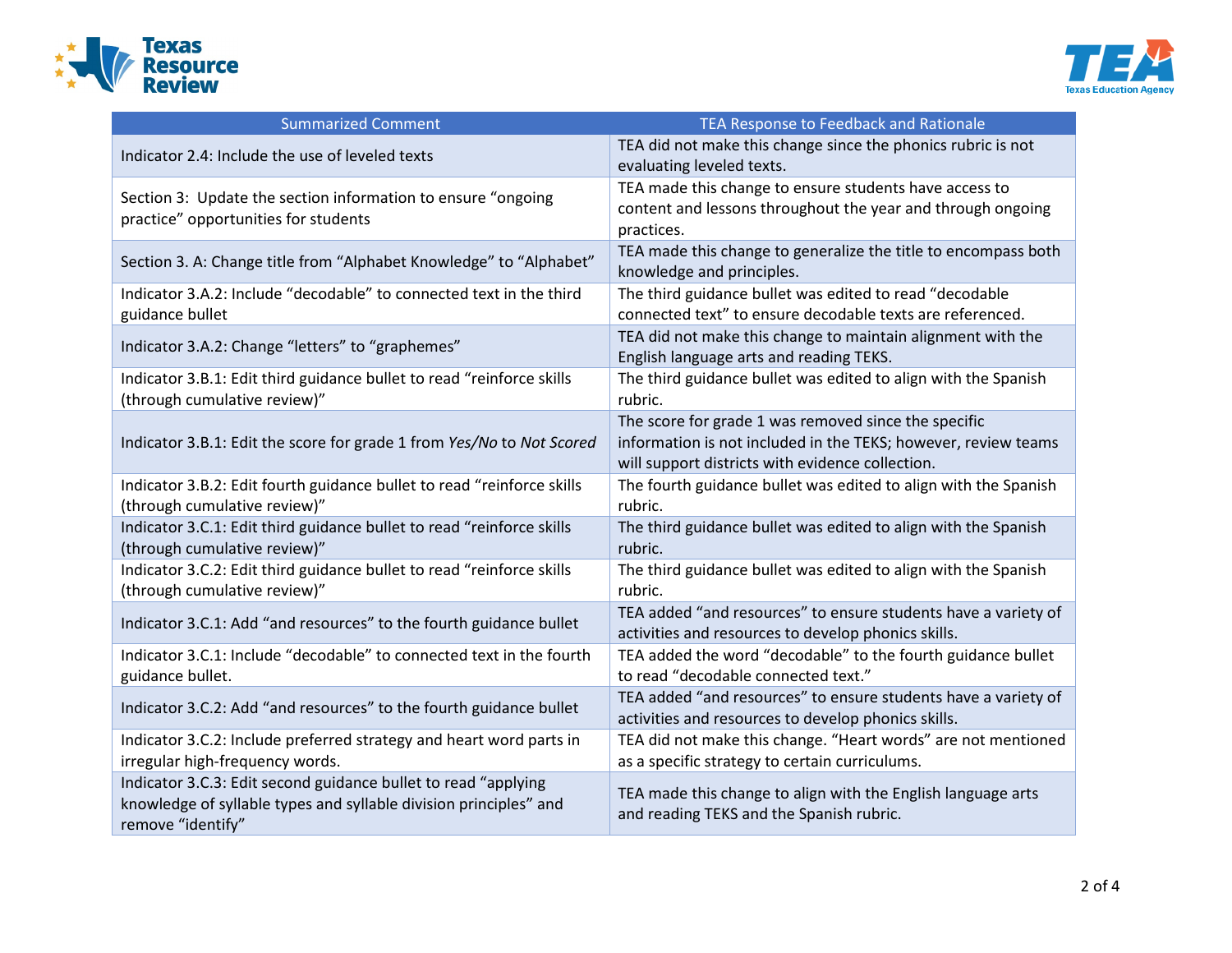



| <b>Summarized Comment</b>                                                                                                                                                                                                | TEA Response to Feedback and Rationale                                                                                                                                                                                                                                                                                                                 |
|--------------------------------------------------------------------------------------------------------------------------------------------------------------------------------------------------------------------------|--------------------------------------------------------------------------------------------------------------------------------------------------------------------------------------------------------------------------------------------------------------------------------------------------------------------------------------------------------|
| Indicator 3.C.3: Edit third guidance bullet to read "reinforce skills                                                                                                                                                    | The third guidance bullet was edited to align with the Spanish                                                                                                                                                                                                                                                                                         |
| (through cumulative review)"                                                                                                                                                                                             | rubric.                                                                                                                                                                                                                                                                                                                                                |
| Indicator 3.C.3: Add "a variety of" and "and resources" to the fourth<br>guidance bullet                                                                                                                                 | TEA added "a variety of" and "and resources" to ensure<br>students have a variety of activities and resources to develop<br>phonics skills.                                                                                                                                                                                                            |
| Indicator 3.C.3: Remove "that encourage" and add "for" students to                                                                                                                                                       | The language was edited to reduce subjectivity and be more                                                                                                                                                                                                                                                                                             |
| fourth guidance bullet                                                                                                                                                                                                   | direct.                                                                                                                                                                                                                                                                                                                                                |
| Indicator 3.C.3: Add "one-syllable" the indicator, second guidance<br>bullet, and the fourth guidance bullet                                                                                                             | TEA made this change to align with the first grade English<br>language arts and reading TEKS. It also clarifies the need for<br>student to learn different syllable types.                                                                                                                                                                             |
| Indicator 3.C.4: Edit fourth guidance bullet to read "reinforce skills                                                                                                                                                   | The fourth guidance bullet was edited to align with the Spanish                                                                                                                                                                                                                                                                                        |
| (through cumulative review)"                                                                                                                                                                                             | rubric.                                                                                                                                                                                                                                                                                                                                                |
| Indicator 3.C.4: Add "and resources" to the fourth guidance bullet                                                                                                                                                       | TEA added "and resources" to ensure students have a variety of<br>activities and resources to develop phonics skills.                                                                                                                                                                                                                                  |
| Indicator 3.C.4: Remove "that encourage" and add "for" students to                                                                                                                                                       | The language was edited to reduce subjectivity and be more                                                                                                                                                                                                                                                                                             |
| fourth guidance bullet                                                                                                                                                                                                   | direct.                                                                                                                                                                                                                                                                                                                                                |
| Indicator 3.C.4: Add "decodable" to connected text in the fifth                                                                                                                                                          | TEA added the word "decodable" to the fifth guidance bullet to                                                                                                                                                                                                                                                                                         |
| guidance bullet                                                                                                                                                                                                          | read "decodable connected text."                                                                                                                                                                                                                                                                                                                       |
| Indicator 3.C.4: Edit third guidance bullet because we don't mix in<br>vocabulary by using decoding/encoding. Rather, students use<br>knowledge of syllabication, base/root words, and affixes to<br>decode/encode words | TEA did not make this change. The guidance in the bullet does<br>not use the meaning of words (vocabulary) rather it focuses on<br>the meanings of morphemes (e.g., affixes and base words).<br>Research says that when students develop morphological<br>awareness it facilitates reading aloud by focusing on the correct<br>pronunciation of words. |
| Indicator 3.D.1: Include "increase in difficulty" as decodable texts                                                                                                                                                     | TEA did not make this change. This specific guidance should be                                                                                                                                                                                                                                                                                         |
| align to the phonics scope and sequence                                                                                                                                                                                  | addressed in training for the quality reviewers.                                                                                                                                                                                                                                                                                                       |
| Indicator 3.D.1: Include "connected" to decodable text to the                                                                                                                                                            | The indicator was edited to read "decodable connected text" to                                                                                                                                                                                                                                                                                         |
| indicator language                                                                                                                                                                                                       | remain consistent throughout the rubric.                                                                                                                                                                                                                                                                                                               |
| Indicator 3.D.1: Include "connected" to decodable text to the first                                                                                                                                                      | The first guidance bullet was edited to read "decodable                                                                                                                                                                                                                                                                                                |
| guidance bullet                                                                                                                                                                                                          | connected text" to remain consistent throughout the rubric.                                                                                                                                                                                                                                                                                            |
| Indicator 3.D.1: Include "connected" to decodable text to the third                                                                                                                                                      | The third guidance bullet was edited to read "decodable                                                                                                                                                                                                                                                                                                |
| guidance bullet                                                                                                                                                                                                          | connected text" to remain consistent throughout the rubric.                                                                                                                                                                                                                                                                                            |